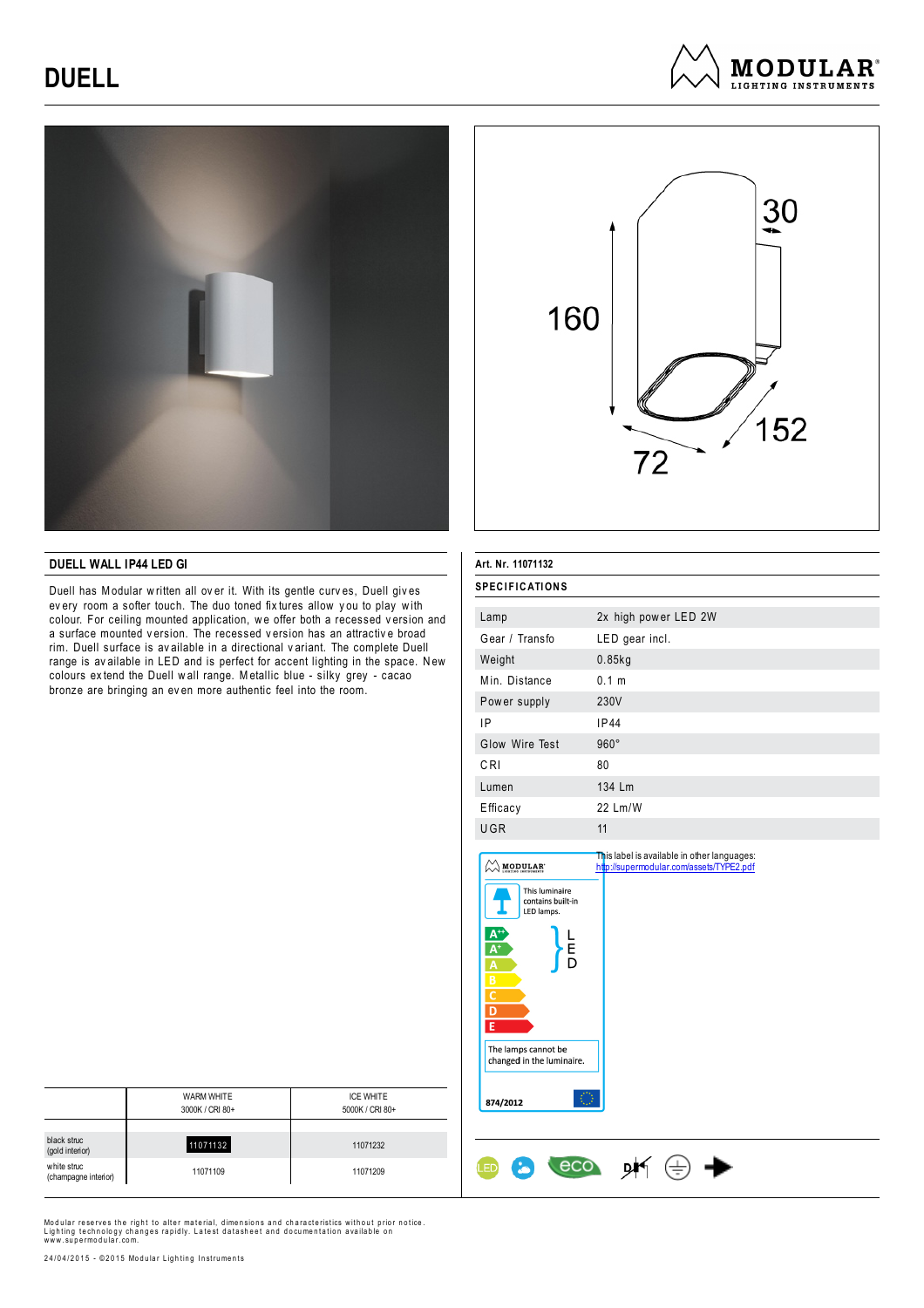## **DUELL**







### **DUELL WALL LED <500LM**

Duell has Modular w ritten all ov er it. With its gentle curv es, Duell giv es every room a softer touch. The duo toned fix tures allow you to play with colour. For ceiling mounted application, we offer both a recessed version and a surface mounted v ersion. The recessed v ersion has an attractiv e broad rim. Duell surface is av ailable in a directional v ariant. The complete Duell range is av ailable in LED and is perfect for accent lighting in the space. N ew colours ex tend the Duell w all range. Metallic blue - silky grey - cacao bronze are bringing an ev en more authentic feel into the room.

| Lamp                                                                                                                                                                                   | 2x LED Array 230V 4.3W    |
|----------------------------------------------------------------------------------------------------------------------------------------------------------------------------------------|---------------------------|
| Gear / Transfo                                                                                                                                                                         | transfo/gear not required |
| Weight                                                                                                                                                                                 | 1.1kg                     |
| Min. Distance                                                                                                                                                                          | 0.1 m                     |
| Power supply                                                                                                                                                                           | 230V                      |
| IP                                                                                                                                                                                     | <b>IP20</b>               |
| Glow Wire Test                                                                                                                                                                         | $960^\circ$               |
| Source lifetime                                                                                                                                                                        | 50000 hrs                 |
| CRI                                                                                                                                                                                    | 80                        |
| Lumen                                                                                                                                                                                  | 534 Lm                    |
| Efficacy                                                                                                                                                                               | 62 Lm/W                   |
| UGR                                                                                                                                                                                    | 14                        |
| This luminaire<br>contains built-in<br>LED lamps.<br>Ē<br>D<br>B<br>$\overline{c}$<br>$\overline{D}$<br>$\overline{E}$<br>The lamps cannot be<br>changed in the luminaire.<br>874/2012 |                           |
|                                                                                                                                                                                        |                           |

**SPECIFICATIONS** 

|                                     | <b>WARM WHITE</b> |
|-------------------------------------|-------------------|
|                                     | 2700K / CRI 80+   |
|                                     |                   |
| black struc<br>(gold interior)      | 11074732          |
| cacao bronze - black                | 11074768          |
| metallic blue - alu                 | 11074769          |
| silky grey - champagne              | 11074759          |
| white struc<br>(champagne interior) | 11074709          |

Modular reserves the right to alter material, dimensions and characteristics without prior notice.<br>Lighting technology changes rapidly. Latest datasheet and documentation available on<br>www.supermodular.com.

24/04/2015 - ©2015 Modular Lighting Instruments